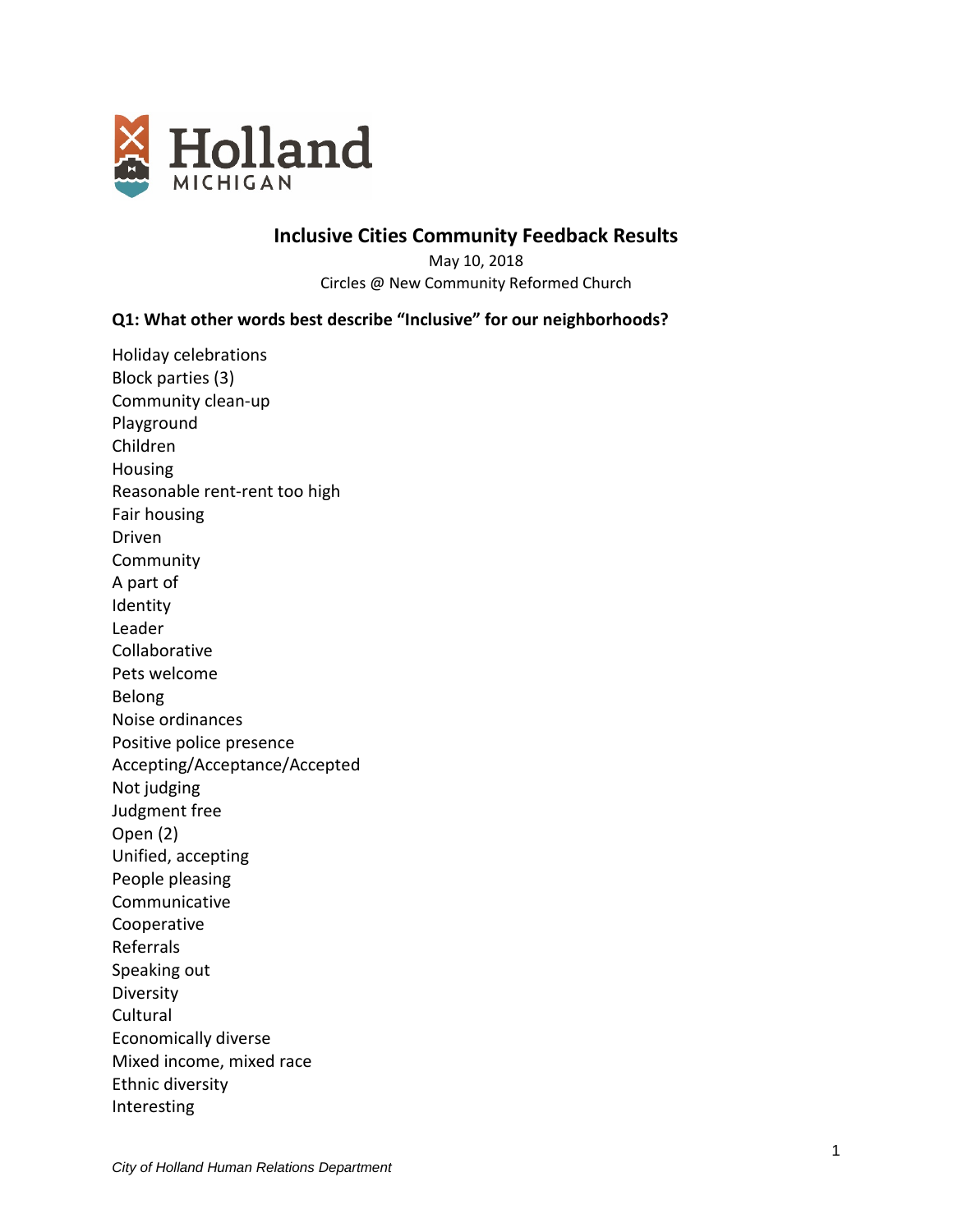Being black Help/Helpful/Helping Caring (2) Valued respected Affirming Supportive Neighborhood watch (2) Interested Community Center Parking Barrier-free Accessible Strong representation on City Council Not too many rules Can look forward to the future Halt the growth of more bar and grills in our community Mental health wellness supported Invite your neighbors Gathering places, bench, park, etc. Walkable Enough for all Varied short time meetings Resourceful Safe (3) *(\* 2 related to a safe "space" to be and 1 related to public safety)* Understanding Welcoming **Security** Ethnically diverse business downtown Open minded Intentional connections Awareness Togetherness Patience Representation Unity Ethnically diverse social activities downtown Opportunity sharing Different leadership styles accepted Support Different religions and beliefs In God we trust Diversity/Diverse No stigma Multi-ethnic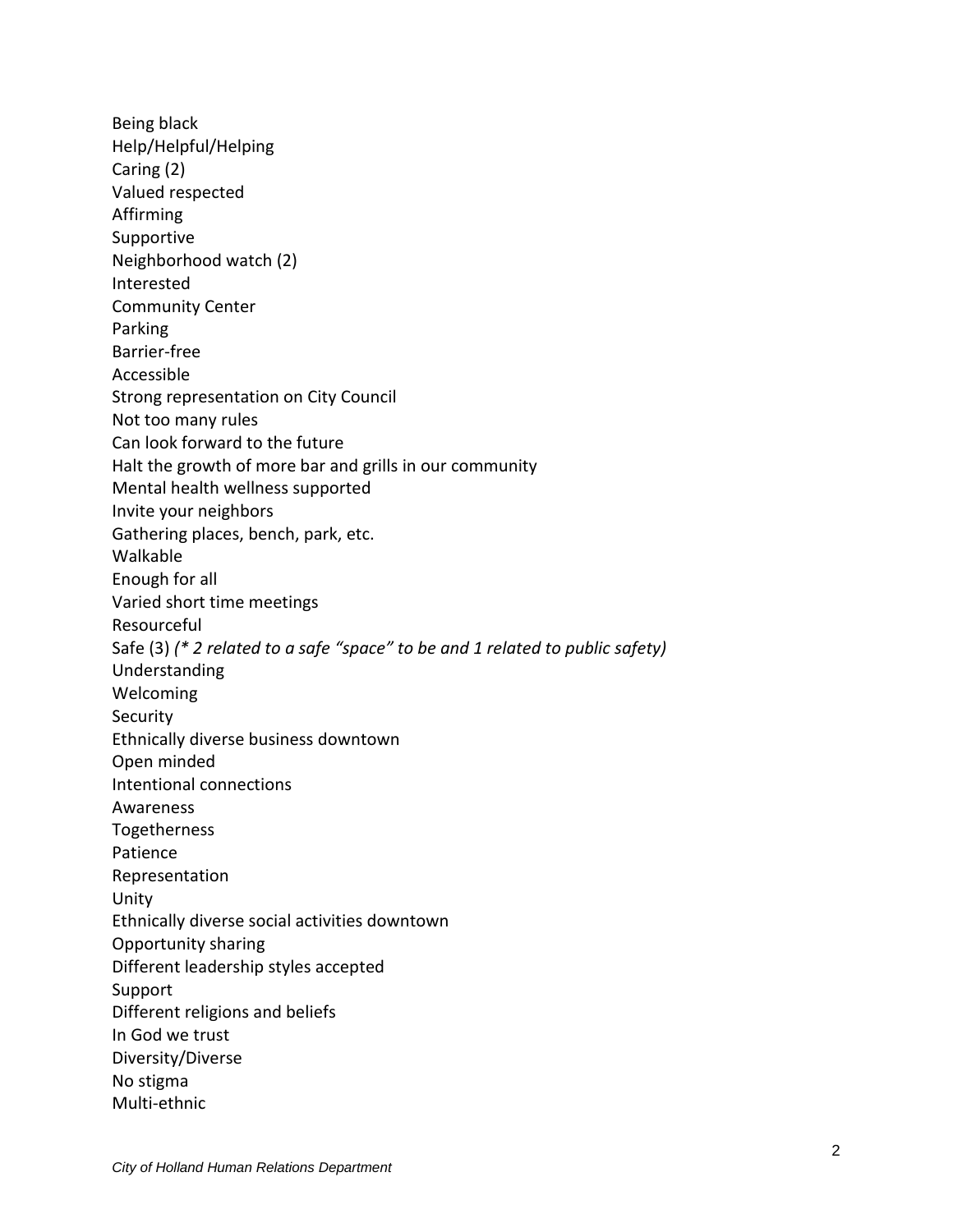Multi-generational All talents recognized, recognition Comfortable LGBT community 8<sup>th</sup> street lack of diversity Belonging Engagement Actively welcoming Conflict management Friendly Sharing culture

#### **Q.2. How can we achieve more inclusive neighborhoods?**

GOVERNMENT Community staff visits neighborhoods Organizing some sort of community outreach program Shift more focus to residents and a bit less on tourists Excellent public transportation Limit how credit raises rates on non-lending activities Work closely with urban planners and developers "experts" Allow in-law units More landlord enforcement End politics The police **DACA** Public transportation availability Bilingual classes in grade school City transportation Public bikes Expand block connectors

COMMUNICATION Engagements in community goals Create follow-up processes to encourage ongoing communication Showcasing ethnic contributions

HOW WE LEARN Mental health informed work environment More dialog with lower income people Advertising Education of facts Much more dialogue Facing facts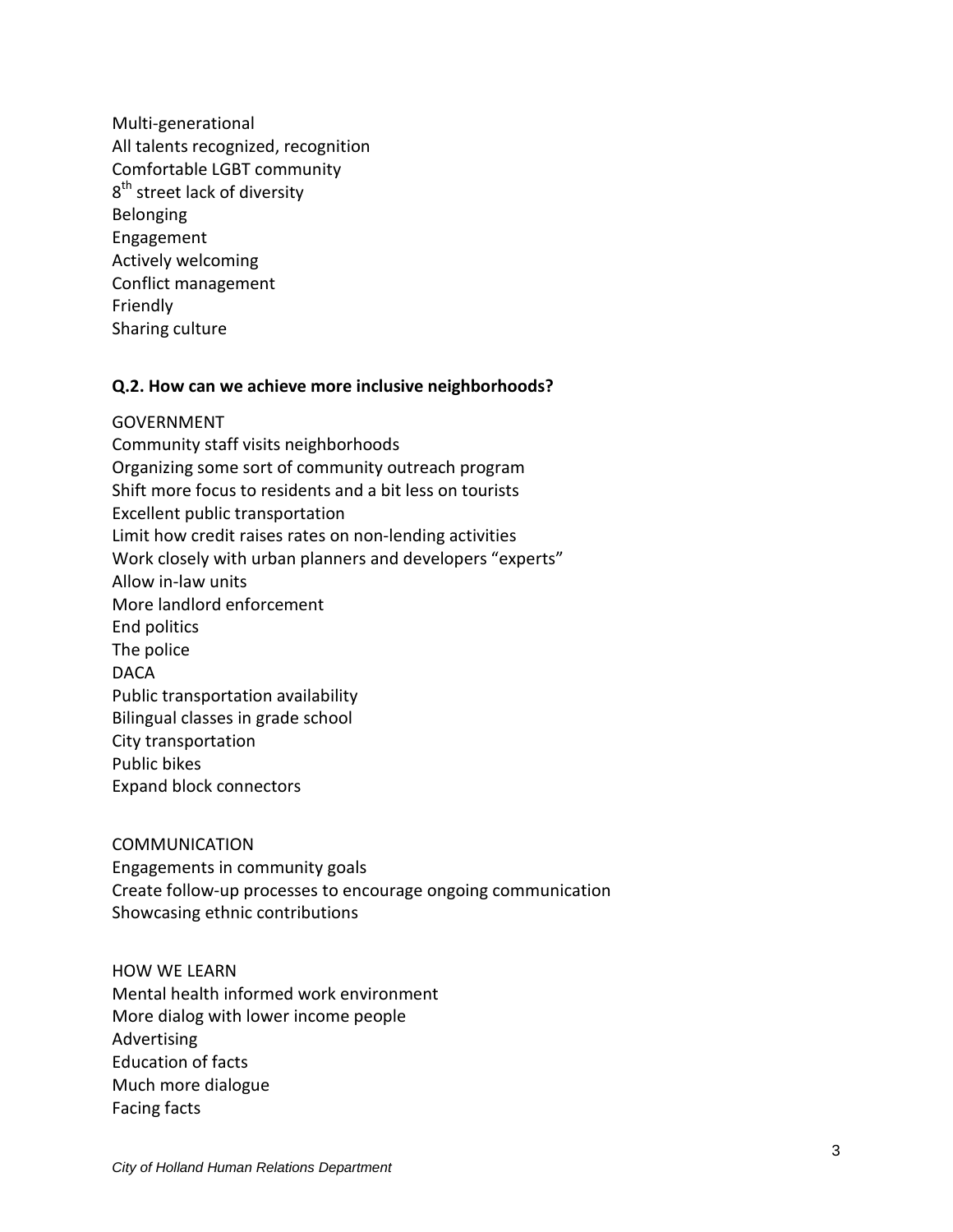Not holding back the truth/Telling the truth Organize Diverse (race) neighborhoods End laziness Stop blaming Love others as you love yourself Read Bible Stop watching news Ownership of the problem Have patience Trust God Open mindedness Not looking at the color of your skin Think about those that make less than \$25,000 year Come in together Nice people like Brenda

PUBLIC INTERACTION Ethnic celebrations

Through food—ethnic cuisine

Cultural celebrations

Accepting refugees and immigrants

Central venue for ethnic festivals besides TT

More community events

Multigenerational spaces Talking to your neighbors

Letting everyone have a chance for their voice to be heard

After school programs

Community center

Community gardens

Block parties

Boys & Girls Club for adults

Community market

Celebrating ethnic holidays "Cinco de Mayo"

More Circles locations

ECONOMIC

More different cultural restaurants More accessible mortgages

Affordable housing

More ethnic diverse business owners opportunity

More ethnic diverse homeowners opportunity

Diverse housing opportunities